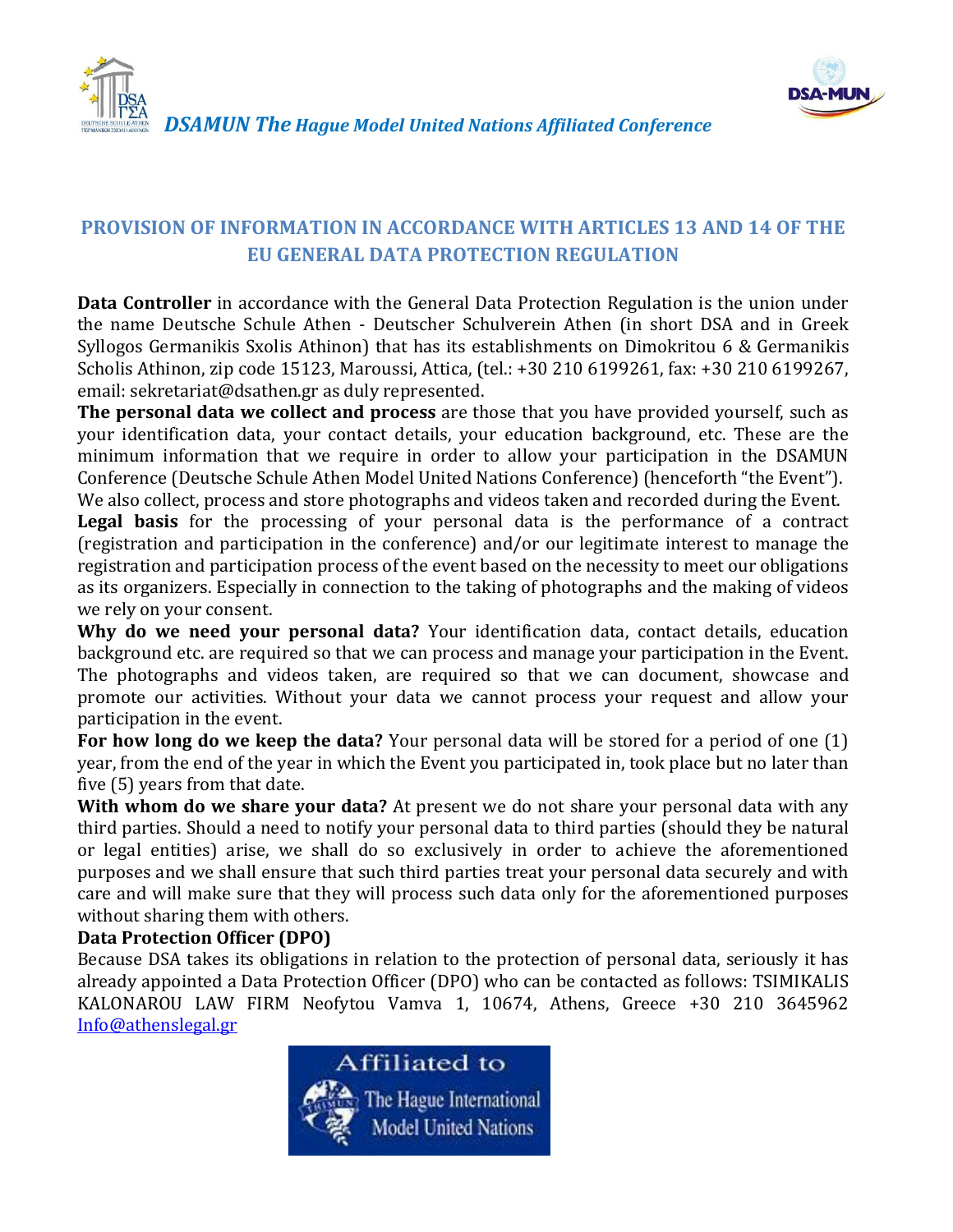



**Do not forget that you have rights.** As data subject, you have the following rights (where applicable) with respect to personal data we hold about you, subject to applicable legal

restrictions:

- Right of access to your Personal Data;
- Right to rectification of incorrect or incomplete Personal Data;
- Right to erasure of your Personal Data;
- Right to restriction of processing of your Personal Data;

• Right to data portability, i.e., the right to receive the Personal Data concerning you in a structured, commonly used and machine-readable format and to transmit those data to another controller;

• Right to object to all or part of the processing, when legally allowed;

• Right not to be subject to automated individual decision-making, including profiling within the limits set out by the law;

• Right to withdraw consent at any time when we process your Personal Data based on your consent;

Right to lodge a complaint with a supervisory authority in the EU.

If you wish to exercise any of these rights or if you are not satisfied about how we protect your privacy, you may contact us via e-mail at the address [sekretariat@dsathen.gr](mailto:sekretariat@dsathen.gr) by providing a copy of your ID (which we will only use to verify your identity). Alternatively, you may contact our DPO directly.

DSA will aim at responding to data subject requests without undue delay and in any event within 1 month of receipt of the request. Furthermore, you have the right to file a complaint with the competent supervisory Authority which for Greece is the Hellenic Data Protection Authority [\(www.dpa.gr\)](http://www.dpa.gr/) for any violation of the relevant legislation.

For any other matter, DSA's Privacy Policy shall be applicable, which is available under the following link <https://www.dsamun.gr/about-us/privacy-policy>

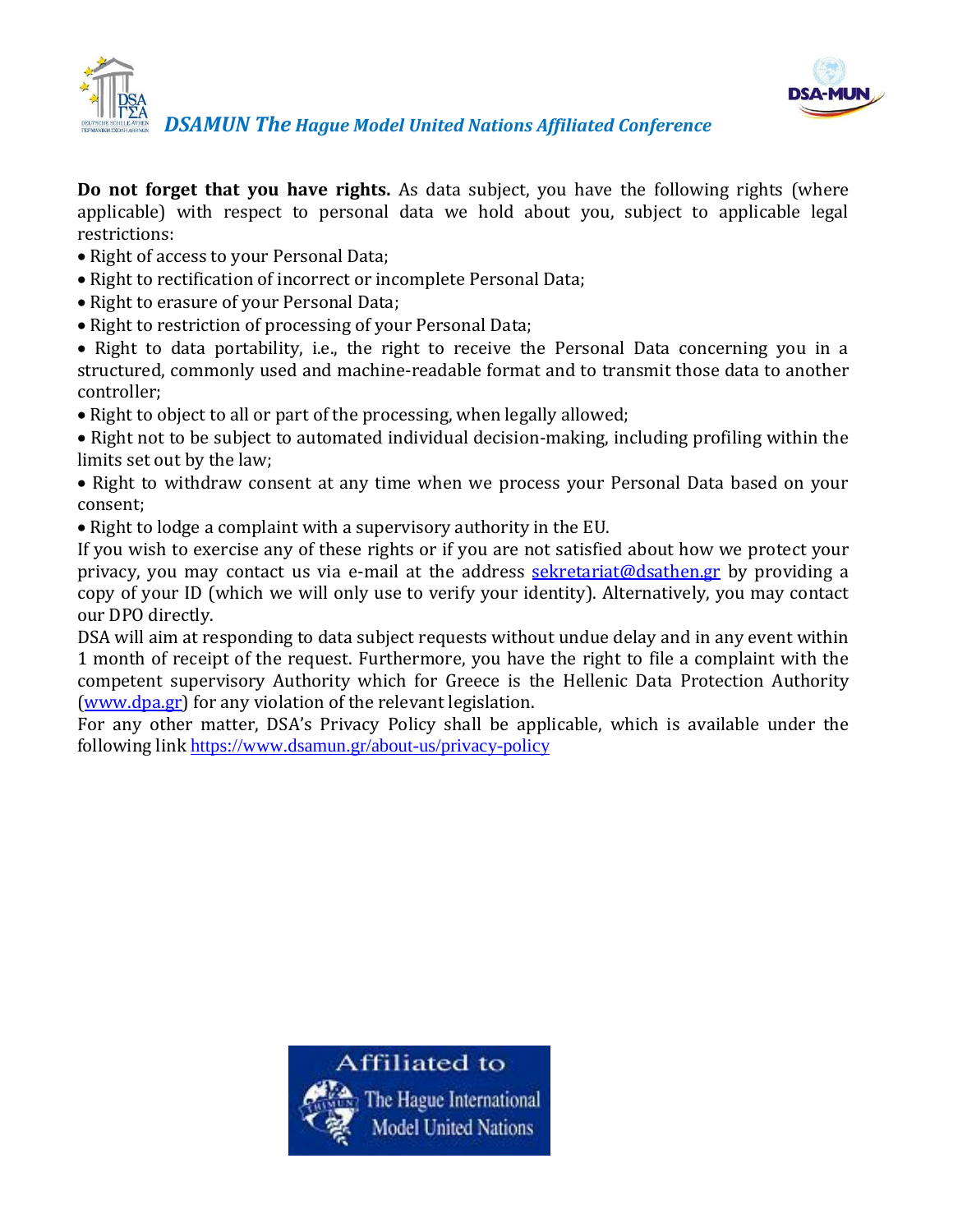



*Dear conference participants,* 

*With this declaration you grant your consent for us to collect, store and process your personal data by taking photographs and making videos during the conference as well as to publish images of you and audiovisual recordings on which you can be seen and/or heard on the DSA and/or DSAMUN website, in the DSAMUN Newspaper or on social media platforms. This consent can be revoked at any time and without reasons. If you have questions in this regard, please contact the organizing team. The treatment of your personal data is regulated by the applicable Privacy Policy which you may find attached to this document and also on our homepage* <https://www.dsamun.gr/about-us/privacy-policy>

Name of the participant (capital letters):

#### **I take part in DSAMUN as:**

□ delegate □ staff member □ student officer □ MUN Advisor

I hereby consent to the timely unlimited, collection, storage and processing of my personal data in the form of photographs and audiovisual recordings made during the conference and their use, publication and display on the DSA and/or DSAMUN website, in the DSAMUN Newspaper or on social media platforms.

This consent may be withdrawn anytime for the future. The withdrawal of consent shall not affect the lawfulness of the processing based on the consent prior to its withdrawal. In the case of printed material, consent shall not be withdrawable once the printing order has been made. In the event of withdrawal, the pertinent data will in future no longer be used for the purposes mentioned above.

Consent is given on a voluntary basis. No disadvantages shall accrue from refusal to giving your consent or withdrawing it.

#### **Publication on the Internet:**

In the event of publication on the Internet, the personally identifiable data (including photos) may be retrieved and stored anytime and for an unlimited period of time worldwide. Such data may hence also be retrieved via so-called search engines. In such an event, it cannot be excluded that other persons or companies may link the data with other personal data available in the Internet.

\_\_\_\_\_\_\_\_\_\_\_\_\_\_\_\_\_\_\_ \_\_\_\_\_\_\_\_\_\_\_\_\_\_\_\_\_\_\_\_\_\_\_\_\_\_\_\_\_\_ (Place, Date) (Signature of participant)